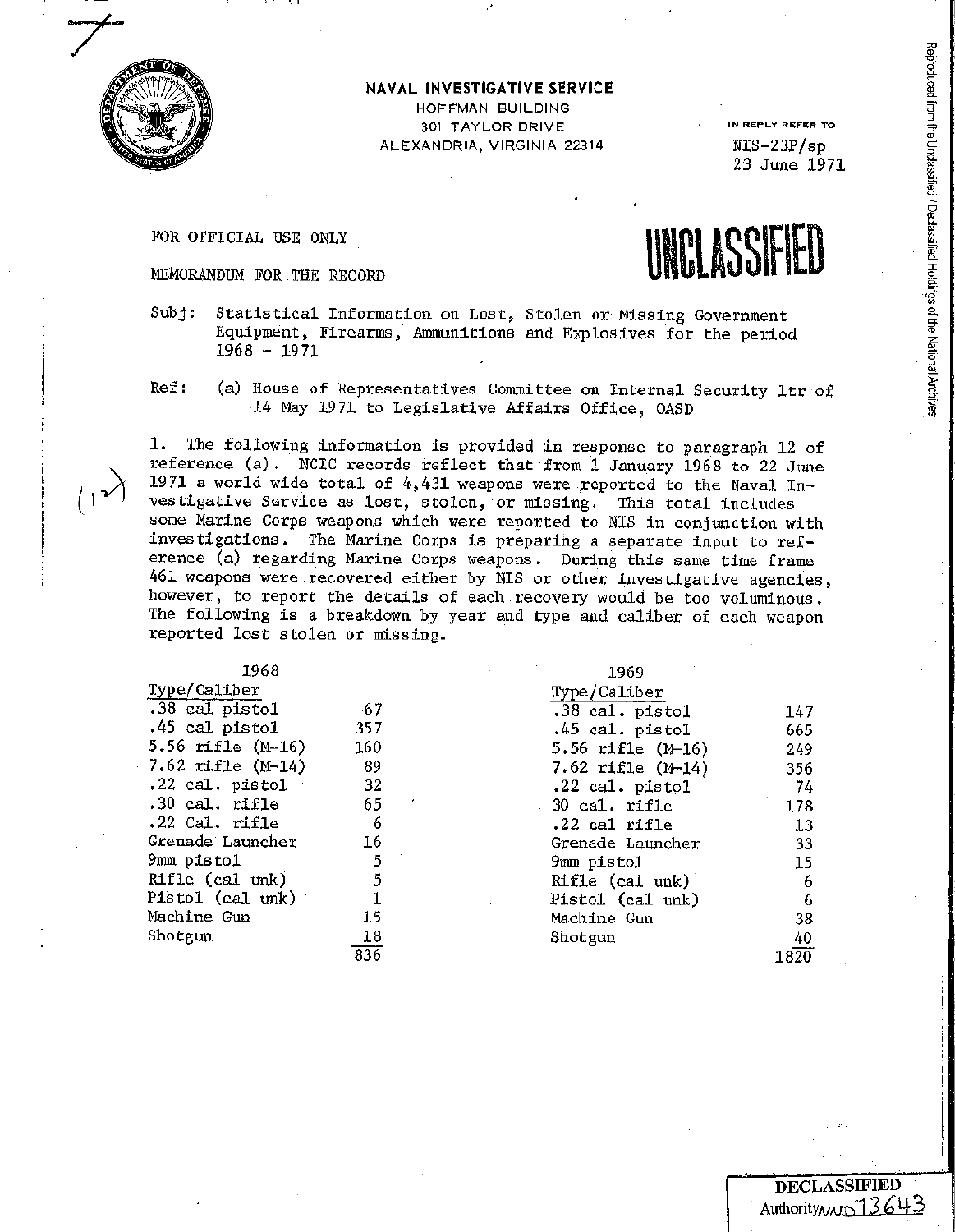FOR OFFICIAL USE ONLY



\_ <sup>~</sup>-.- ~- - ·--~- .-·----<!.'"~ = ·--~-~-;;,.~~~~-~ ~-·-:-!<,J~•c,;,r~=~ .. ~~ I

| 1970                  |      | 1971 (1 Jan - 22 June        |                 |
|-----------------------|------|------------------------------|-----------------|
| Type/Caliber          |      | Type/Caliber<br>$\mathbf{r}$ |                 |
| .38 cal. pistol       | 238  | .38 cal. pistol              | 56              |
| $.45$ cal. pistol     | 575  | $.45$ cal. pistol            | 92              |
| 5.56 rifle (M-16)     | 99   | 5.56 rifle (M-16)            | 35              |
| $7.62$ rifle $(M-14)$ | 181  | 7.62 rifle $(M-14)$          | 27              |
| .22 cal. pistol       | - 52 | .22 cal. pistol              | 19              |
| .30 cal. rifle        | 158  | $.30$ cal. rifle             | 20              |
| $.22$ cal. rifle      | 20   | .22 cal. rifle               | $\overline{13}$ |
| Grenade Launcher      | 22   | Grenade Launcher             | $\mathbf 1$     |
| 9mm pistol            | 14   | 9mm pistol                   | $\overline{2}$  |
| Rifle (cal. unk)      | 5    | Pistol (cal. unk)            | 8               |
| Pistol (cal. unk)     | 14   | Machine Gun                  | 8               |
| Machine Gun           | 41   | Shotgun                      | 20              |
| Shotgun               | 55   |                              | 301             |
|                       | 1474 |                              |                 |



2. Lost, stolen or missing annnunition and explosives are not entered into the NCIC since they are not identifiable by serial number. Further, such losses/thefts come to the attention of NIS only when a command requests investigative assistance in determining culpability for the loss, When an investigation is requested it is conducted as a "Larceny of Government Property" investigation therefore, short of a manual search for and review of all larceny investigation losses/thefts of ammunition and explosives cannot be statistically distinguished from any other theft of government property case. Recently, <sup>a</sup>new case category was developed so that in the future losses/thefts of ammunitions and explosives can be readily separate from other larceny of government property cases, This category has not been in effect long enough to provide any meaningful statistical information. Accordingly data relative to ammunition and explosives is not available within the time frame of this request.

-:,;-,ce,~"''-~•"·-=-:i:-.x:;;;0«:;;,:;;A,-,-,",Si:!.,.-.,-.~--""~•=~~c•·~- ,.. --:a=

3, Other items of government property reported to NIS as lost, stolen or missing are entered into the NCIC provided they have a serial number. There items range from serialized hand tools to cameras, radios, and vehicles. Due to the wide variety of such items it would be impossible to arrange them into any meaningful groups. Statistically from 1 January 1968 to  $22$  June 1971 there were 4,519 other items of government property reported as lost, stolen or missing to the Naval Investigative Service out of which 231 items were recovered either by NIS or other investigative agencies. Again, to report the details of each recovery would betoo voluminous •

A. MEYEL Special Agent

I I <sup>I</sup>